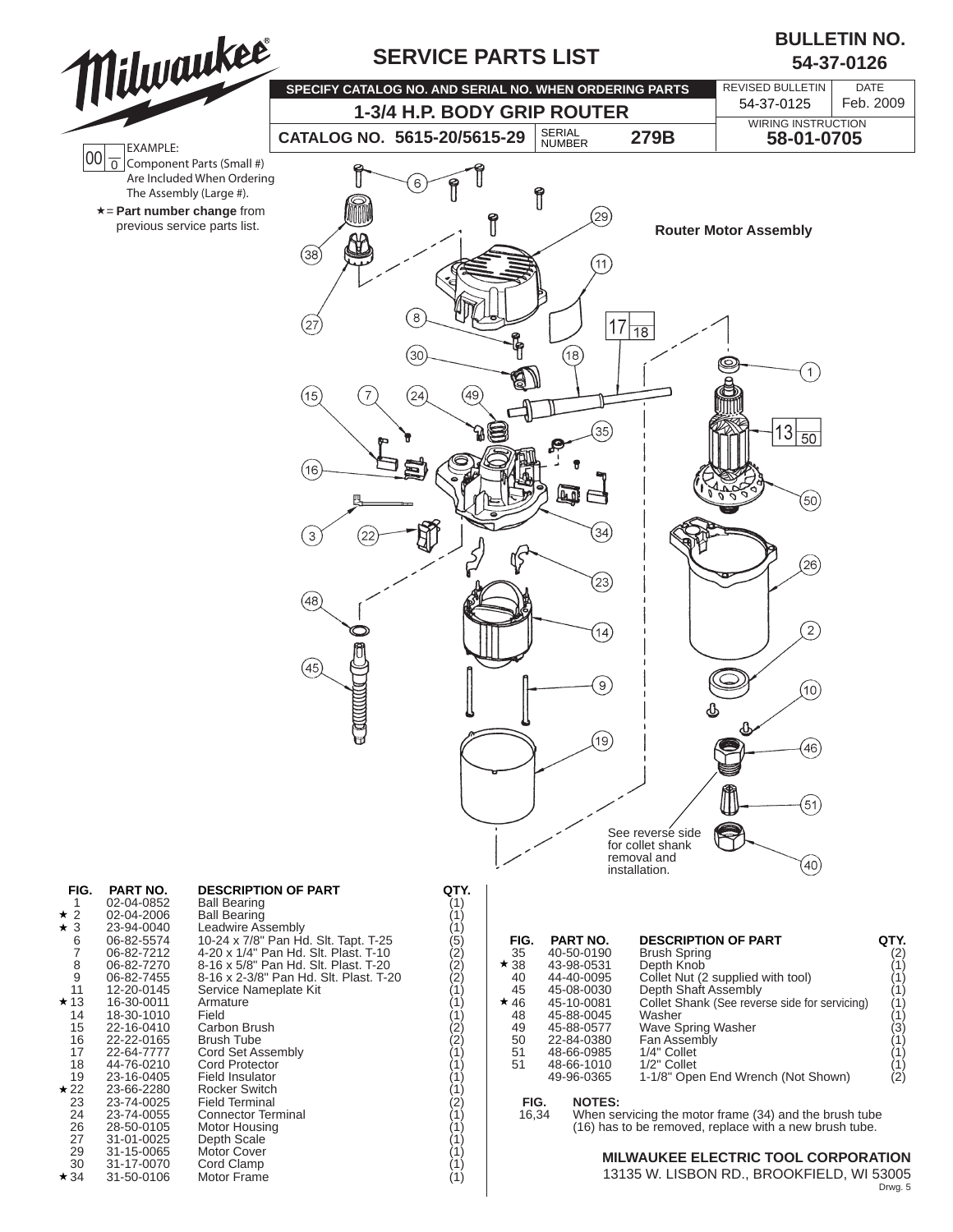

|            | <u>UU UL UU IT</u> |                                         |                        |
|------------|--------------------|-----------------------------------------|------------------------|
| 5          | 06-82-5514         | 1/4-20 x 1-1/2" Slt. Pan Hd. Tapt. T-30 | $\breve{3}$            |
| 10         | 06-82-8865         | 10-32 x 7/16" Pan Hd. Tapt. Sems T-25   | $\left 4\right\rangle$ |
| 12         | 12-25-0235         | Nameplate                               |                        |
| 25         | 26-06-0100         | Base                                    |                        |
| 28         | 49-54-1045         | Sub Base                                |                        |
| 31         | 31-44-0130         | Knob Handle                             | $\binom{2}{1}$         |
| 36         | 40-50-4005         | <b>Compression Spring</b>               |                        |
| $\star$ 37 | 42-42-0126         | Release Button                          |                        |
| 39         | 44-10-0435         | <b>Base Clamp Lever</b>                 |                        |
| 41         | 44-52-0020         | <b>Body Grip</b>                        |                        |
| $\star$ 42 | 45-12-0015         | Dust Shield                             |                        |
| 43         | 44-60-0095         | Thru Pin                                |                        |
| 44         | 44-66-0035         | Wear Plate                              |                        |
| 47         | 45-56-0225         | Handle Strap Assembly                   |                        |
|            |                    |                                         |                        |

## **FIG.NOTES:**<br>5,39 C

- 5,39 Clamping force for the base clamp lever (39) is adjusted with base clamp screw (5). Tighten the screw using 10-20 lbs. force to close the lever to the locked position. Motor unit must be in base when checking force.
- 25,36,37 To service the release button (37) and the compression spring (36) a long, thin tool like a flat blade screwdriver must be used. From the bottom of the base (25), insert the screwdriver into the cavity located under the release button. Press on the button detent to release.
- 25,41,47 25,41,47 The metal clip from the handle strap (47) is to be placed around the tab on the base (25). The body grip (41) is to be placed onto the base from the top so that the cavity on the inside of the body grip slips over the tab on the base,securing the handle strap.
- 39,43 Apply a thin coat of "L" grease, No. 49-08-4170, to the pivot surface areas of the base clamp lever (39). Apply a thin coat of grease to the surface of the thru pin (43).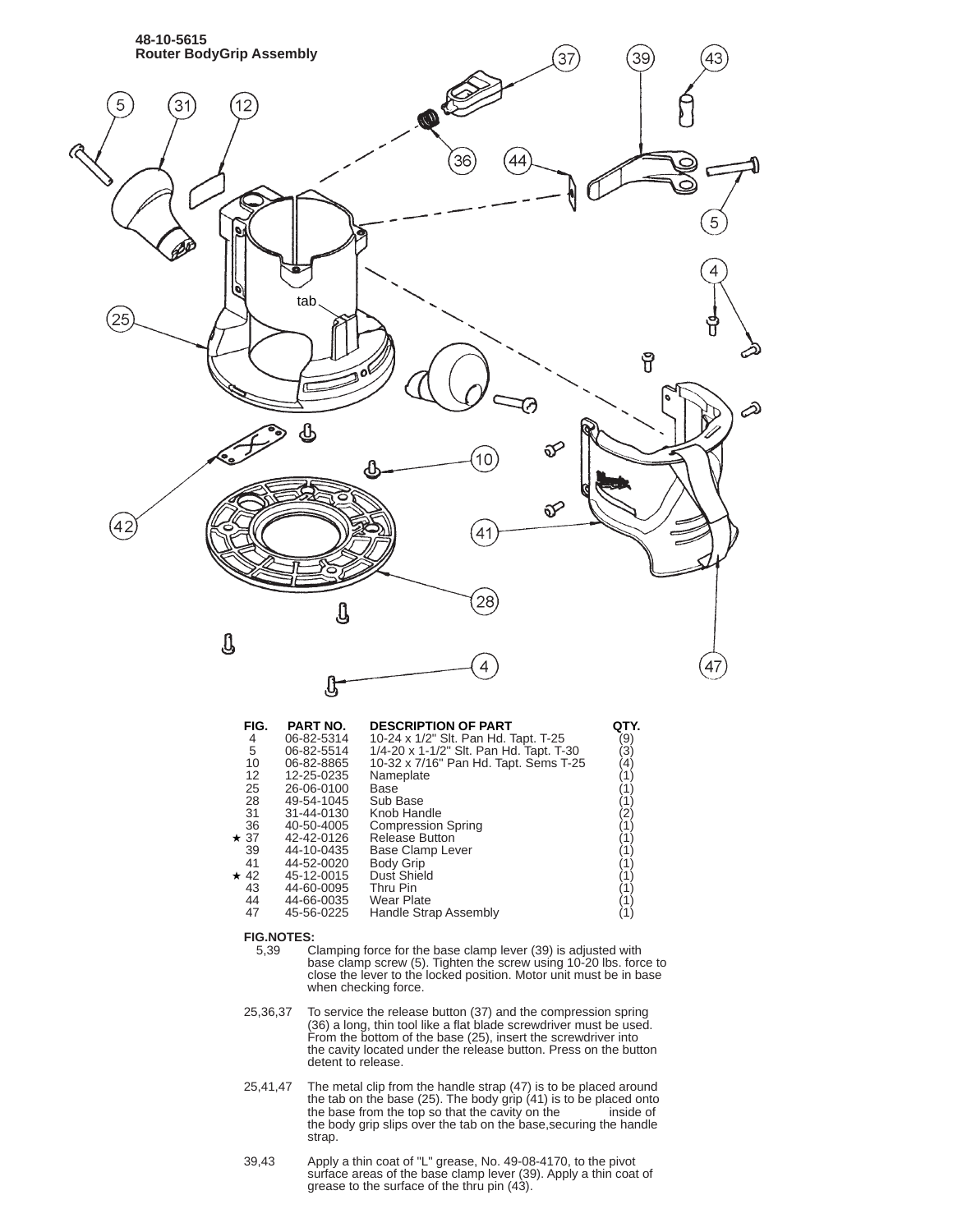

previously) Push Plunge Lock Lever (20) down and Lower Motor Carriage (14) down until Retaining Rings (24) are just below the internal Spring Cap threads inside the Motor Carriage.